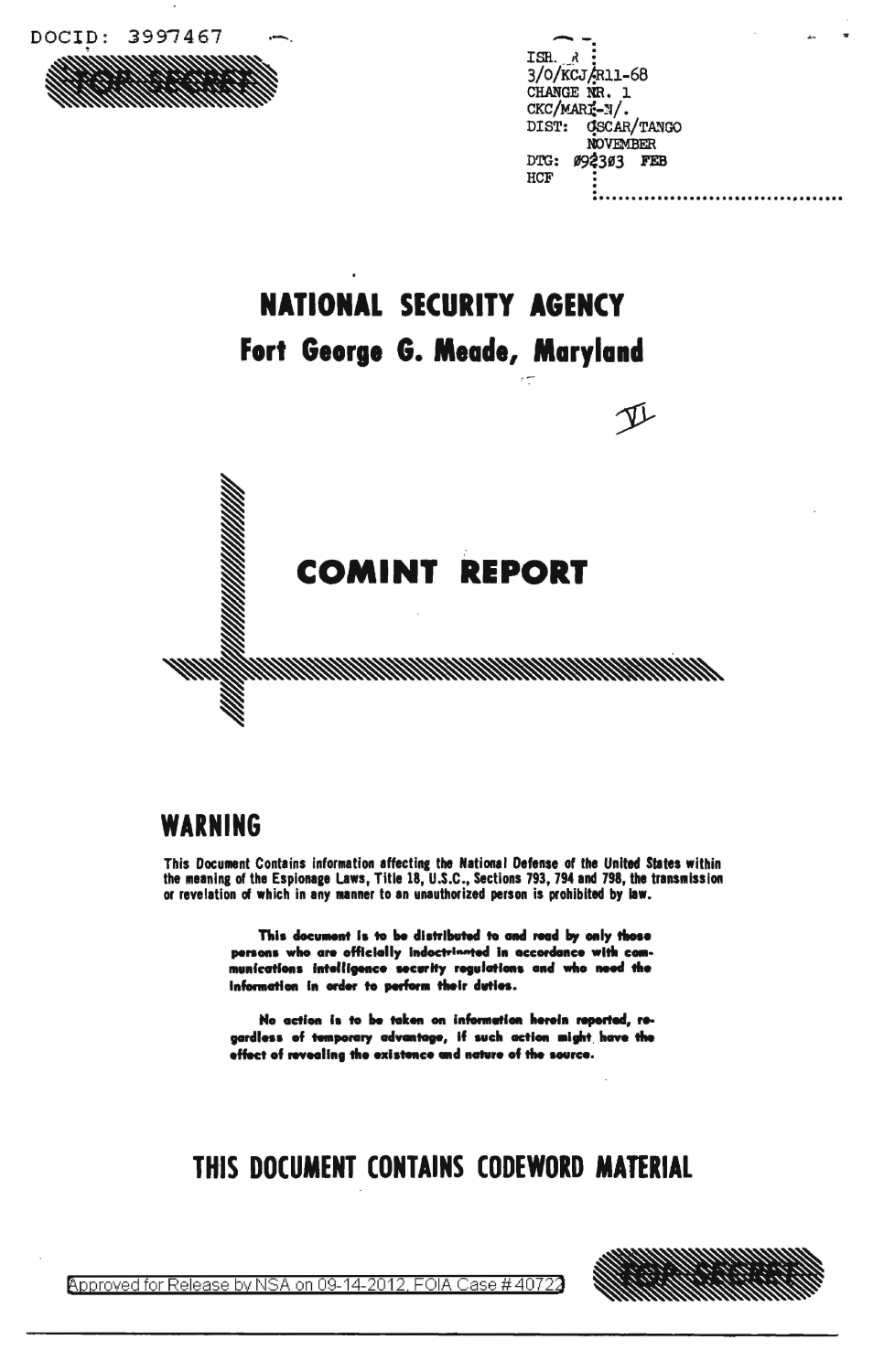$\ddot{\phantom{a}}$ 

# DOCID: 3997467 **FOP SECRET TPINE**

ISHTAR 3/0/KCJ/Rll-68 CHANGE NR. 1 CKC/MARI-N/. DIST: OSCAR/TANGO NOVEMBER DTG: 092303 FEB HCF

THE ISHTAR DESIGNATOR APPLIES TO ALL PORTIONS OF THIS REPORT.

## **TOP SECRET TRINE**

 $\ddot{\phantom{0}}$ 

 $\ddot{\phantom{a}}$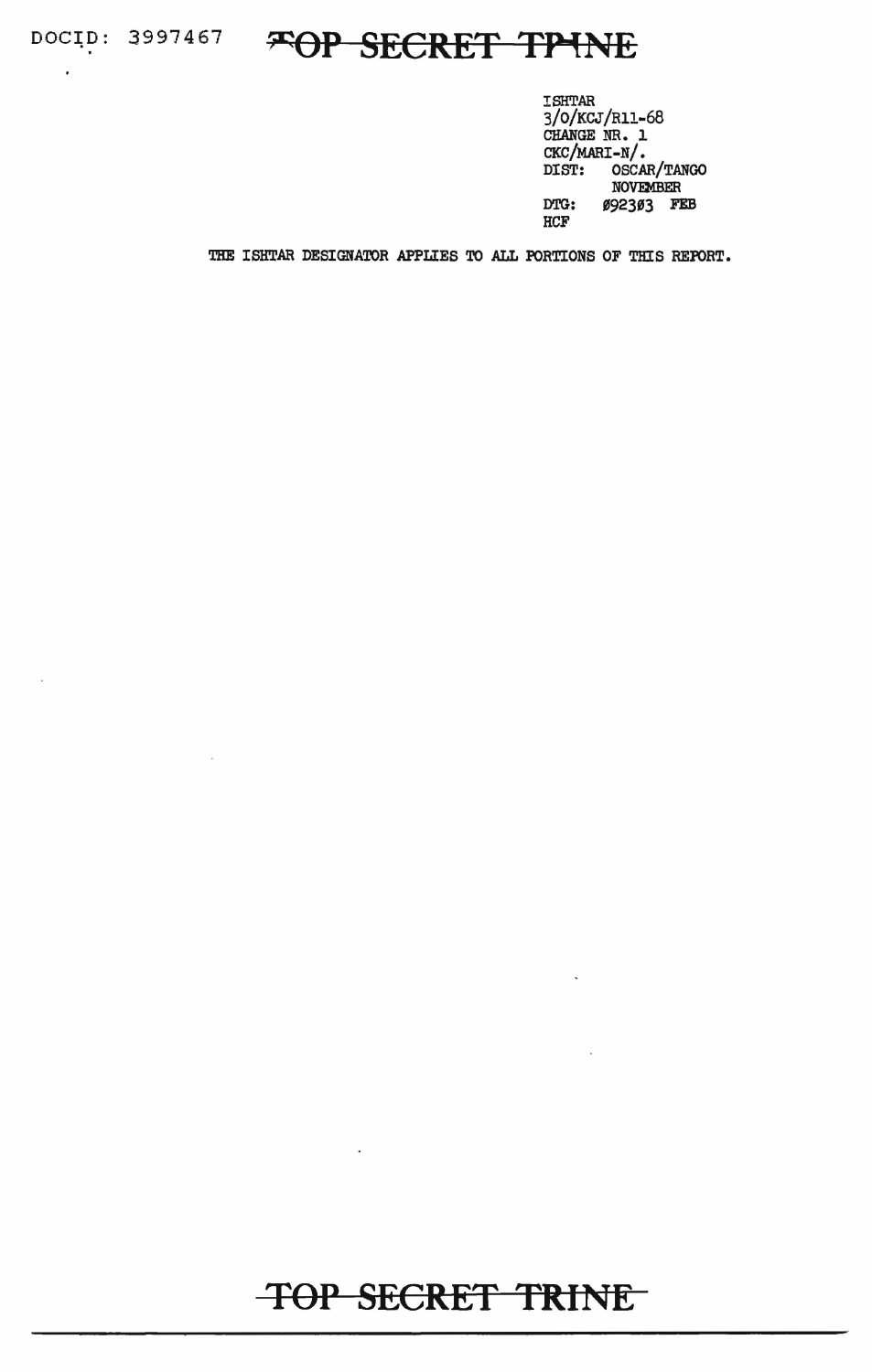DOCID: 3997467

À.

### FOP SECRET TEINE

3/0/KCJ/R11-68 CHANGE NR. 1  $CKC/MART-N$ . DIST: OSCAR/TANGO **NOVEMBER** DTG: Ø92303 FEB **HCF** 

FURTHER SIGINT REFLECTIONS OF NKN VESSELS! LOCATIONS DURING THE PUEBLO INCIDENT

BASED ON COMPLETE ANALYSIS OF ALL NORTH KOREAN NAVY (NKN) VOICE COMMUNICATIONS, RADAR TRACKING AND POSITION REPORTS PASSED BETWEEN Ø2272 AND Ø540Z, SEVERAL LOCATIONS FOR NKN SC-35 AND TORPEDO BOAT 604 ARE CHANGED AS FOLLOWS:

DELETE LOCATIONS FOR SC-35 AT Ø227Z AND Ø240Z. BASED ON VOICE COMMUNICATIONS BETWEEN SC-35 AND KUKCHI-BONG RADAR STATION (38-42N 128-17E) DURING THIS TIME, THESE LOCATIONS ARE PROBABLY THE RESULT OF AN NKN NAVIGATOR ERROR. (SEE 3/0/KCJ/R13-68)

CHANGE POSITION AT Ø310Z FOR SC-35 TO READ 39-26N 127-58E AND POSITION FOR TORPEDO BOAT 604 AT 0350Z AND 0540Z TO READ 39-20N 127-45E AND 39-24N 127-56E, RESPECTIVELY.

(DISTRIBUTION: OSCAR/TANGO NOVEMBER)

PAGE ONE OF ONE PAGE

## TOP SECRET TRINE